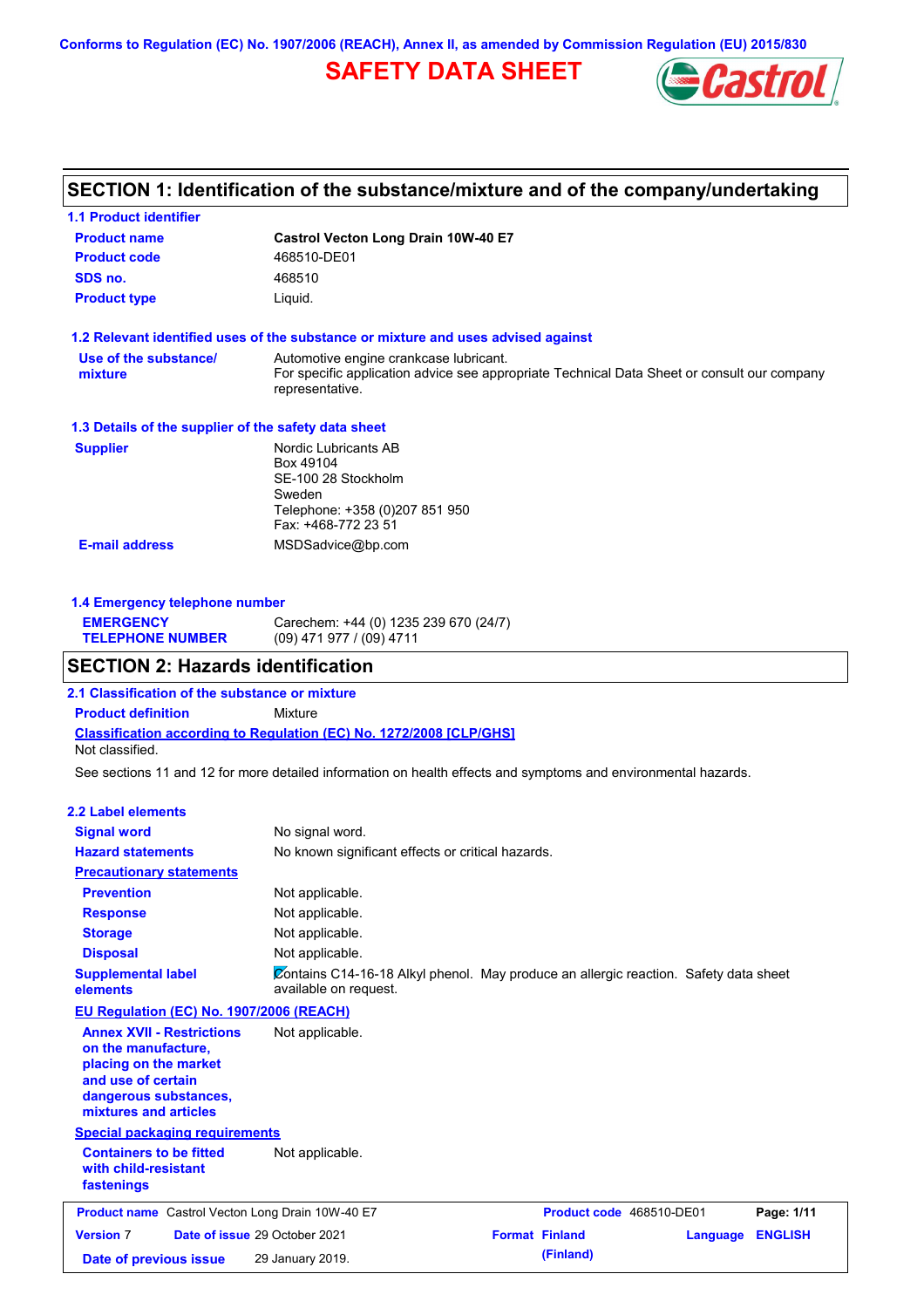## **SECTION 2: Hazards identification**

| <b>Tactile warning of danger</b>                                                                                         | Not applicable.                                                                                                                                                                                                                                                                                                                                                        |
|--------------------------------------------------------------------------------------------------------------------------|------------------------------------------------------------------------------------------------------------------------------------------------------------------------------------------------------------------------------------------------------------------------------------------------------------------------------------------------------------------------|
| 2.3 Other hazards                                                                                                        |                                                                                                                                                                                                                                                                                                                                                                        |
| <b>Results of PBT and vPvB</b><br>assessment                                                                             | Product does not meet the criteria for PBT or vPvB according to Regulation (EC) No. 1907/2006,<br>Annex XIII.                                                                                                                                                                                                                                                          |
| <b>Product meets the criteria</b><br>for PBT or vPvB according<br>to Regulation (EC) No.<br><b>1907/2006, Annex XIII</b> | This mixture does not contain any substances that are assessed to be a PBT or a vPvB.                                                                                                                                                                                                                                                                                  |
| Other hazards which do<br>not result in classification                                                                   | Defatting to the skin.<br>USED ENGINE OILS<br>Used engine oil may contain hazardous components which have the potential to cause skin<br>cancer.<br>See Toxicological Information, section 11 of this Safety Data Sheet.<br>Experimental data on one or more of the components has been used to determine all or part of<br>the hazard classification of this product. |

## **SECTION 3: Composition/information on ingredients**

Mixture

**3.2 Mixtures**

**Product definition**

Highly refined base oil (IP 346 DMSO extract < 3%). Proprietary performance additives.

| <b>Product/ingredient</b><br>name                                        | <b>Identifiers</b>                                                                   | $\frac{9}{6}$ | <b>Regulation (EC) No.</b><br>1272/2008 [CLP]                      | <b>Type</b> |
|--------------------------------------------------------------------------|--------------------------------------------------------------------------------------|---------------|--------------------------------------------------------------------|-------------|
| Distillates (petroleum), hydrotreated<br>heavy paraffinic                | REACH #: 01-2119484627-25<br>EC: 265-157-1<br>CAS: 64742-54-7<br>Index: 649-467-00-8 | $≥50 - ≤75$   | Not classified.                                                    | $[2]$       |
| Base oil - unspecified                                                   |                                                                                      | ≥10 - ≤25     | Not classified.                                                    | $[2]$       |
| Distillates (petroleum), hydrotreated<br>heavy paraffinic                | REACH #: 01-2119484627-25<br>EC: 265-157-1<br>CAS: 64742-54-7<br>Index: 649-467-00-8 | ≤10           | Asp. Tox. 1, H304                                                  | [1] [2]     |
| zinc bis[O-(6-methylheptyl)] bis[O-(sec-<br>butyl)] bis(dithiophosphate) | REACH #: 01-2119543726-33<br>$EC: 298-577-9$<br>CAS: 93819-94-4                      | 2.5           | Skin Irrit. 2, H315<br>Eye Dam. 1, H318<br>Aquatic Chronic 2, H411 | $[1]$       |
| C14-16-18 Alkyl phenol                                                   | REACH #: 01-2119498288-19                                                            | ב≥            | Skin Sens. 1B, H317<br>STOT RE 2, H373                             | $[1]$       |

**See Section 16 for the full text of the H statements declared above.**

### **Type**

[1] Substance classified with a health or environmental hazard

[2] Substance with a workplace exposure limit

[3] Substance meets the criteria for PBT according to Regulation (EC) No. 1907/2006, Annex XIII

[4] Substance meets the criteria for vPvB according to Regulation (EC) No. 1907/2006, Annex XIII

[5] Substance of equivalent concern

[6] Additional disclosure due to company policy

Occupational exposure limits, if available, are listed in Section 8.

### **SECTION 4: First aid measures**

#### **4.1 Description of first aid measures**

| Eye contact                                             | In case of contact, immediately flush eyes with plenty of water for at least 15 minutes. Eyelids<br>should be held away from the eyeball to ensure thorough rinsing. Check for and remove any<br>contact lenses. Get medical attention. |                                                                           |                |  |
|---------------------------------------------------------|-----------------------------------------------------------------------------------------------------------------------------------------------------------------------------------------------------------------------------------------|---------------------------------------------------------------------------|----------------|--|
| <b>Skin contact</b>                                     | Wash skin thoroughly with soap and water or use recognised skin cleanser. Remove<br>contaminated clothing and shoes. Wash clothing before reuse. Clean shoes thoroughly before<br>reuse. Get medical attention if irritation develops.  |                                                                           |                |  |
| <b>Inhalation</b>                                       |                                                                                                                                                                                                                                         | If inhaled, remove to fresh air. Get medical attention if symptoms occur. |                |  |
| <b>Ingestion</b>                                        | Do not induce vomiting unless directed to do so by medical personnel. Get medical attention if<br>symptoms occur.                                                                                                                       |                                                                           |                |  |
| <b>Protection of first-aiders</b>                       | No action shall be taken involving any personal risk or without suitable training. It may be<br>dangerous to the person providing aid to give mouth-to-mouth resuscitation.                                                             |                                                                           |                |  |
| <b>Product name</b> Castrol Vecton Long Drain 10W-40 E7 |                                                                                                                                                                                                                                         | <b>Product code</b> 468510-DE01                                           | Page: 2/11     |  |
| <b>Version 7</b>                                        | <b>Date of issue 29 October 2021</b>                                                                                                                                                                                                    | <b>Format Finland</b><br>Language                                         | <b>ENGLISH</b> |  |
| Date of previous issue                                  | 29 January 2019.                                                                                                                                                                                                                        | (Finland)                                                                 |                |  |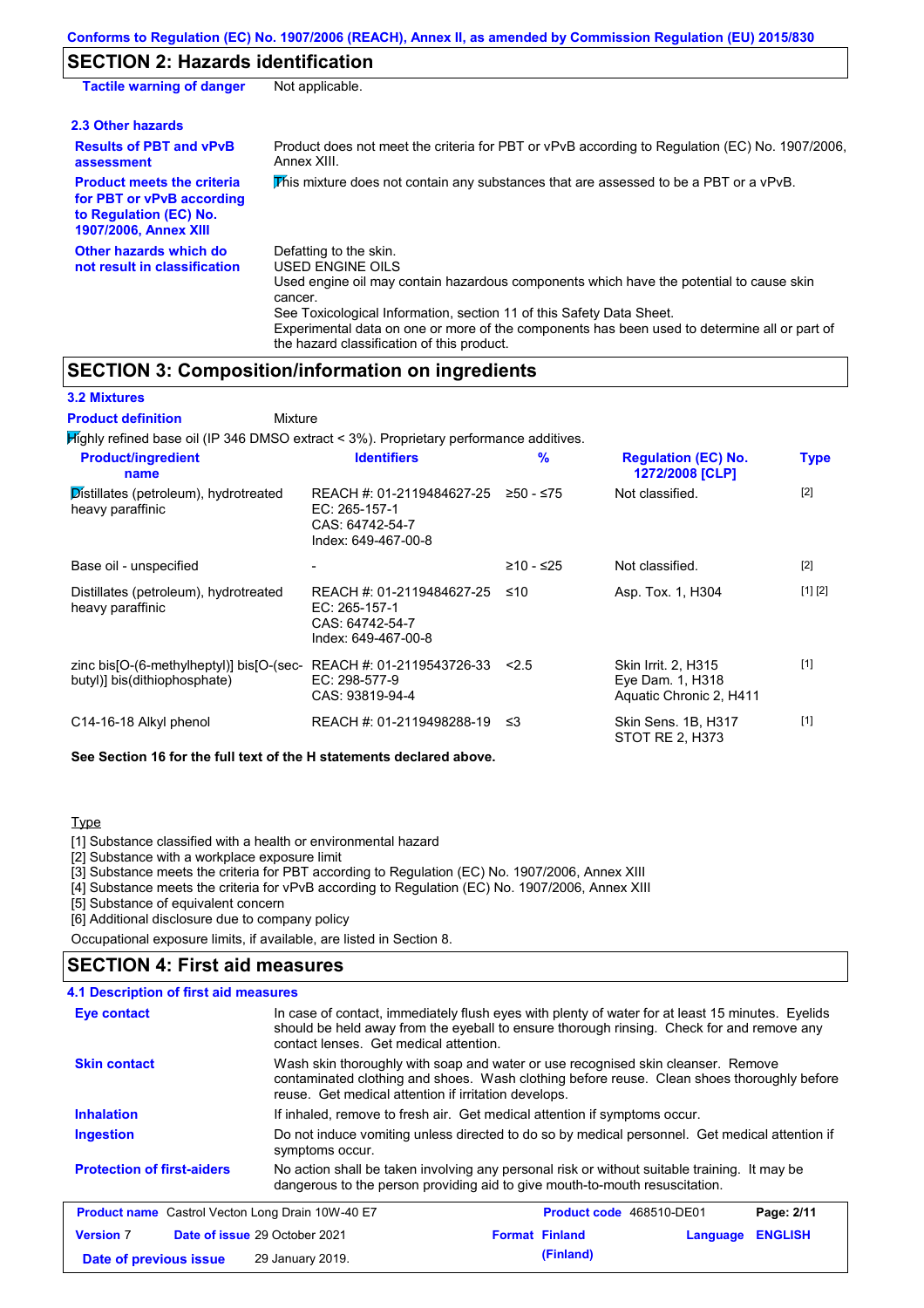# **SECTION 4: First aid measures**

#### **4.2 Most important symptoms and effects, both acute and delayed**

See Section 11 for more detailed information on health effects and symptoms.

| <b>Potential acute health effects</b> |                                                                                                                   |  |  |
|---------------------------------------|-------------------------------------------------------------------------------------------------------------------|--|--|
| <b>Inhalation</b>                     | Vapour inhalation under ambient conditions is not normally a problem due to low vapour<br>pressure.               |  |  |
| <b>Ingestion</b>                      | No known significant effects or critical hazards.                                                                 |  |  |
| <b>Skin contact</b>                   | Not considered a skin sensitizer. Based on data available for this or related materials.                          |  |  |
| <b>Eye contact</b>                    | Not classified as an eye irritant. Based on data available for this or related materials.                         |  |  |
|                                       | Delayed and immediate effects as well as chronic effects from short and long-term exposure                        |  |  |
| <b>Inhalation</b>                     | Overexposure to the inhalation of airborne droplets or aerosols may cause irritation of the<br>respiratory tract. |  |  |
| <b>Ingestion</b>                      | Ingestion of large quantities may cause nausea and diarrhoea.                                                     |  |  |
| <b>Skin contact</b>                   | Prolonged or repeated contact can defat the skin and lead to irritation and/or dermatitis.                        |  |  |
| Eye contact                           | Potential risk of transient stinging or redness if accidental eye contact occurs.                                 |  |  |

#### **4.3 Indication of any immediate medical attention and special treatment needed**

| <b>Notes to physician</b>                                                                                                              | Treatment should in general be symptomatic and directed to relieving any effects.                                                                                                                                                                                                                                                                                 |  |  |  |
|----------------------------------------------------------------------------------------------------------------------------------------|-------------------------------------------------------------------------------------------------------------------------------------------------------------------------------------------------------------------------------------------------------------------------------------------------------------------------------------------------------------------|--|--|--|
| <b>SECTION 5: Firefighting measures</b>                                                                                                |                                                                                                                                                                                                                                                                                                                                                                   |  |  |  |
| 5.1 Extinguishing media<br><b>Suitable extinguishing</b><br>media                                                                      | In case of fire, use foam, dry chemical or carbon dioxide extinguisher or spray.                                                                                                                                                                                                                                                                                  |  |  |  |
| <b>Unsuitable extinguishing</b><br>media                                                                                               | Do not use water jet. The use of a water jet may cause the fire to spread by splashing the<br>burning product.                                                                                                                                                                                                                                                    |  |  |  |
| 5.2 Special hazards arising from the substance or mixture                                                                              |                                                                                                                                                                                                                                                                                                                                                                   |  |  |  |
| <b>Hazards from the</b><br>In a fire or if heated, a pressure increase will occur and the container may burst.<br>substance or mixture |                                                                                                                                                                                                                                                                                                                                                                   |  |  |  |
| <b>Hazardous combustion</b><br>products                                                                                                | Combustion products may include the following:<br>carbon oxides (CO, CO <sub>2</sub> ) (carbon monoxide, carbon dioxide)                                                                                                                                                                                                                                          |  |  |  |
| <b>5.3 Advice for firefighters</b>                                                                                                     |                                                                                                                                                                                                                                                                                                                                                                   |  |  |  |
| <b>Special precautions for</b><br>fire-fighters                                                                                        | No action shall be taken involving any personal risk or without suitable training. Promptly<br>isolate the scene by removing all persons from the vicinity of the incident if there is a fire.                                                                                                                                                                    |  |  |  |
| <b>Special protective</b><br>equipment for fire-fighters                                                                               | Fire-fighters should wear appropriate protective equipment and self-contained breathing<br>apparatus (SCBA) with a full face-piece operated in positive pressure mode. Clothing for fire-<br>fighters (including helmets, protective boots and gloves) conforming to European standard EN<br>469 will provide a basic level of protection for chemical incidents. |  |  |  |

### **SECTION 6: Accidental release measures**

### **6.1 Personal precautions, protective equipment and emergency procedures**

| For non-emergency<br>personnel          | No action shall be taken involving any personal risk or without suitable training. Evacuate<br>surrounding areas. Keep unnecessary and unprotected personnel from entering. Do not touch<br>or walk through spilt material. Floors may be slippery; use care to avoid falling. Put on<br>appropriate personal protective equipment.                                                  |
|-----------------------------------------|--------------------------------------------------------------------------------------------------------------------------------------------------------------------------------------------------------------------------------------------------------------------------------------------------------------------------------------------------------------------------------------|
| For emergency responders                | Entry into a confined space or poorly ventilated area contaminated with vapour, mist or fume is<br>extremely hazardous without the correct respiratory protective equipment and a safe system of<br>work. Wear self-contained breathing apparatus. Wear a suitable chemical protective suit.<br>Chemical resistant boots. See also the information in "For non-emergency personnel". |
| <b>6.2 Environmental</b><br>precautions | Avoid dispersal of spilt material and runoff and contact with soil, waterways, drains and sewers.<br>Inform the relevant authorities if the product has caused environmental pollution (sewers,<br>waterways, soil or air).                                                                                                                                                          |

#### **6.3 Methods and material for containment and cleaning up**

Stop leak if without risk. Move containers from spill area. Absorb with an inert material and place in an appropriate waste disposal container. Dispose of via a licensed waste disposal contractor. **Small spill**

|                        | <b>Product name</b> Castrol Vecton Long Drain 10W-40 E7 | <b>Product code</b> 468510-DE01 |                  | Page: 3/11 |
|------------------------|---------------------------------------------------------|---------------------------------|------------------|------------|
| <b>Version 7</b>       | <b>Date of issue 29 October 2021</b>                    | <b>Format Finland</b>           | Language ENGLISH |            |
| Date of previous issue | 29 January 2019.                                        | (Finland)                       |                  |            |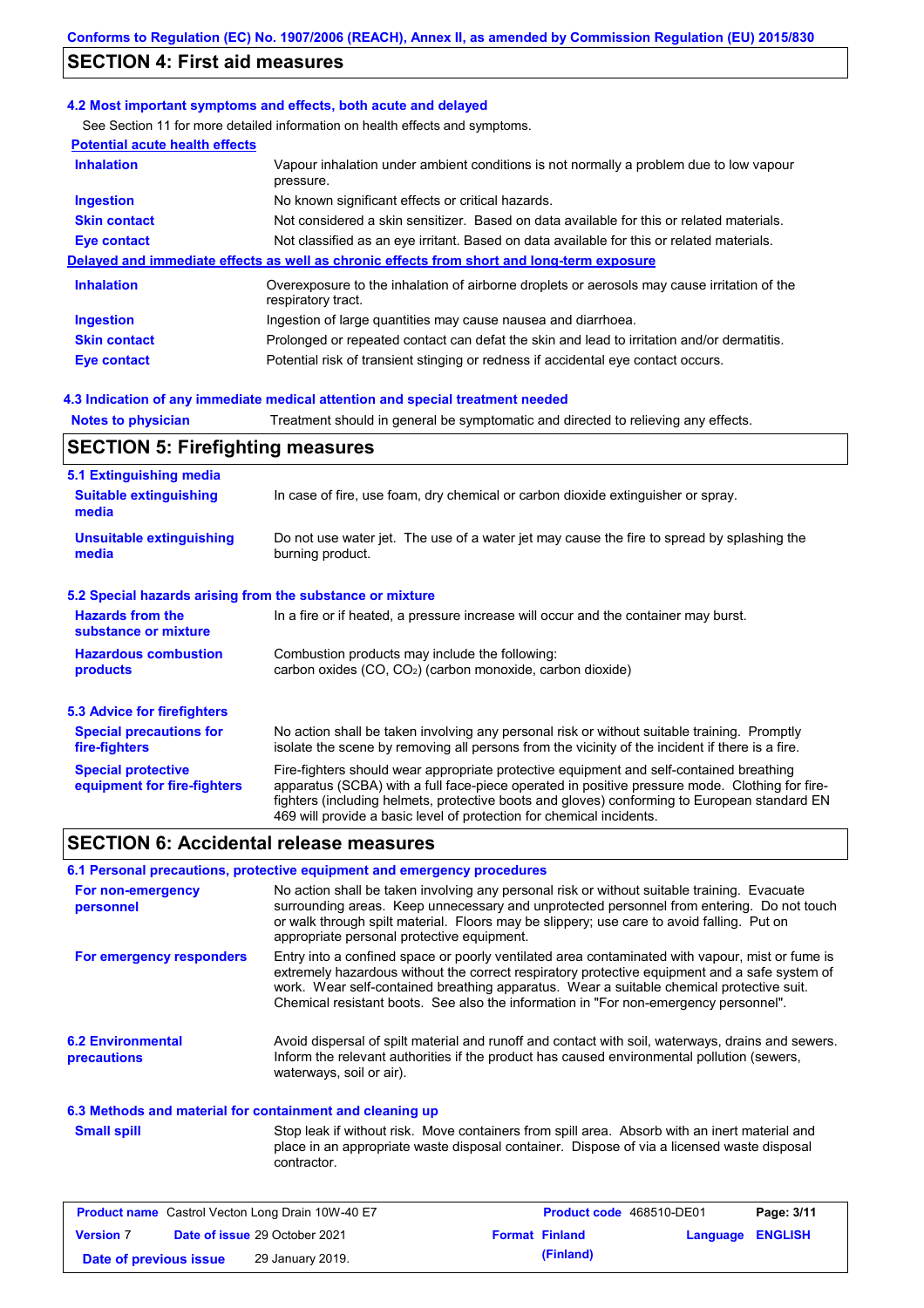### **SECTION 6: Accidental release measures**

| Large spill                               | Stop leak if without risk. Move containers from spill area. Prevent entry into sewers, water<br>courses, basements or confined areas. Contain and collect spillage with non-combustible,<br>absorbent material e.g. sand, earth, vermiculite or diatomaceous earth and place in container<br>for disposal according to local regulations. Dispose of via a licensed waste disposal contractor. |
|-------------------------------------------|------------------------------------------------------------------------------------------------------------------------------------------------------------------------------------------------------------------------------------------------------------------------------------------------------------------------------------------------------------------------------------------------|
| 6.4 Reference to other<br><b>sections</b> | See Section 1 for emergency contact information.<br>See Section 5 for firefighting measures.<br>See Section 8 for information on appropriate personal protective equipment.<br>See Section 12 for environmental precautions.<br>See Section 13 for additional waste treatment information.                                                                                                     |

### **SECTION 7: Handling and storage**

| 7.1 Precautions for safe handling                                                    |                                                                                                                                                                                                                                                                                                                                                                                                                                                                                          |
|--------------------------------------------------------------------------------------|------------------------------------------------------------------------------------------------------------------------------------------------------------------------------------------------------------------------------------------------------------------------------------------------------------------------------------------------------------------------------------------------------------------------------------------------------------------------------------------|
| <b>Protective measures</b>                                                           | Put on appropriate personal protective equipment.                                                                                                                                                                                                                                                                                                                                                                                                                                        |
| <b>Advice on general</b><br>occupational hygiene                                     | Eating, drinking and smoking should be prohibited in areas where this material is handled,<br>stored and processed. Wash thoroughly after handling. Remove contaminated clothing and<br>protective equipment before entering eating areas. See also Section 8 for additional<br>information on hygiene measures.                                                                                                                                                                         |
| <b>7.2 Conditions for safe</b><br>storage, including any<br><i>incompatibilities</i> | Store in accordance with local regulations. Store in a dry, cool and well-ventilated area, away<br>from incompatible materials (see Section 10). Keep away from heat and direct sunlight. Keep<br>container tightly closed and sealed until ready for use. Containers that have been opened must<br>be carefully resealed and kept upright to prevent leakage. Store and use only in equipment/<br>containers designed for use with this product. Do not store in unlabelled containers. |
| <b>Not suitable</b>                                                                  | Prolonged exposure to elevated temperature.                                                                                                                                                                                                                                                                                                                                                                                                                                              |
| 7.3 Specific end use(s)                                                              |                                                                                                                                                                                                                                                                                                                                                                                                                                                                                          |
| <b>Recommendations</b>                                                               | See section 1.2 and Exposure scenarios in annex, if applicable.                                                                                                                                                                                                                                                                                                                                                                                                                          |

### **SECTION 8: Exposure controls/personal protection**

### **8.1 Control parameters**

**Occupational exposure limits**

**Product/ingredient name Exposure limit values Recommended monitoring procedures** If this product contains ingredients with exposure limits, personal, workplace atmosphere or biological monitoring may be required to determine the effectiveness of the ventilation or other control measures and/or the necessity to use respiratory protective equipment. Reference should be made to monitoring standards, such as the following: European Standard EN 689 (Workplace atmospheres - Guidance for the assessment of exposure by inhalation to chemical agents for comparison with limit values and measurement strategy) European Standard EN 14042 (Workplace atmospheres - Guide for the application and use of procedures for the assessment of exposure to chemical and biological agents) European Standard EN 482 (Workplace atmospheres - General requirements for the performance of procedures for the measurement of chemical agents) Reference to national guidance documents for methods for the determination of hazardous substances will also be required. Distillates (petroleum), hydrotreated heavy paraffinic **Institute of Occupational Health, Ministry of Social Affairs (Finland).** TWA: 5 mg/m<sup>3</sup> 8 hours. Issued/Revised: 12/2011 Form: Mist Base oil - unspecified **Institute of Occupational Health, Ministry of Social Affairs (Finland).** TWA: 5 mg/m<sup>3</sup> 8 hours. Issued/Revised: 12/2011 Form: Mist Distillates (petroleum), hydrotreated heavy paraffinic **Institute of Occupational Health, Ministry of Social Affairs (Finland).** TWA: 5 mg/m<sup>3</sup> 8 hours. Issued/Revised: 12/2011 Form: Mist No DNELs/DMELs available. **Derived No Effect Level** Whilst specific OELs for certain components may be shown in this section, other components may be present in any mist, vapour or dust produced. Therefore, the specific OELs may not be applicable to the product as a whole and are provided for guidance only.

#### **Predicted No Effect Concentration**

No PNECs available

#### **8.2 Exposure controls**

|                        | <b>Product name</b> Castrol Vecton Long Drain 10W-40 E7 | Product code 468510-DE01 |                         | Page: 4/11 |
|------------------------|---------------------------------------------------------|--------------------------|-------------------------|------------|
| <b>Version 7</b>       | <b>Date of issue 29 October 2021</b>                    | <b>Format Finland</b>    | <b>Language ENGLISH</b> |            |
| Date of previous issue | 29 January 2019.                                        | (Finland)                |                         |            |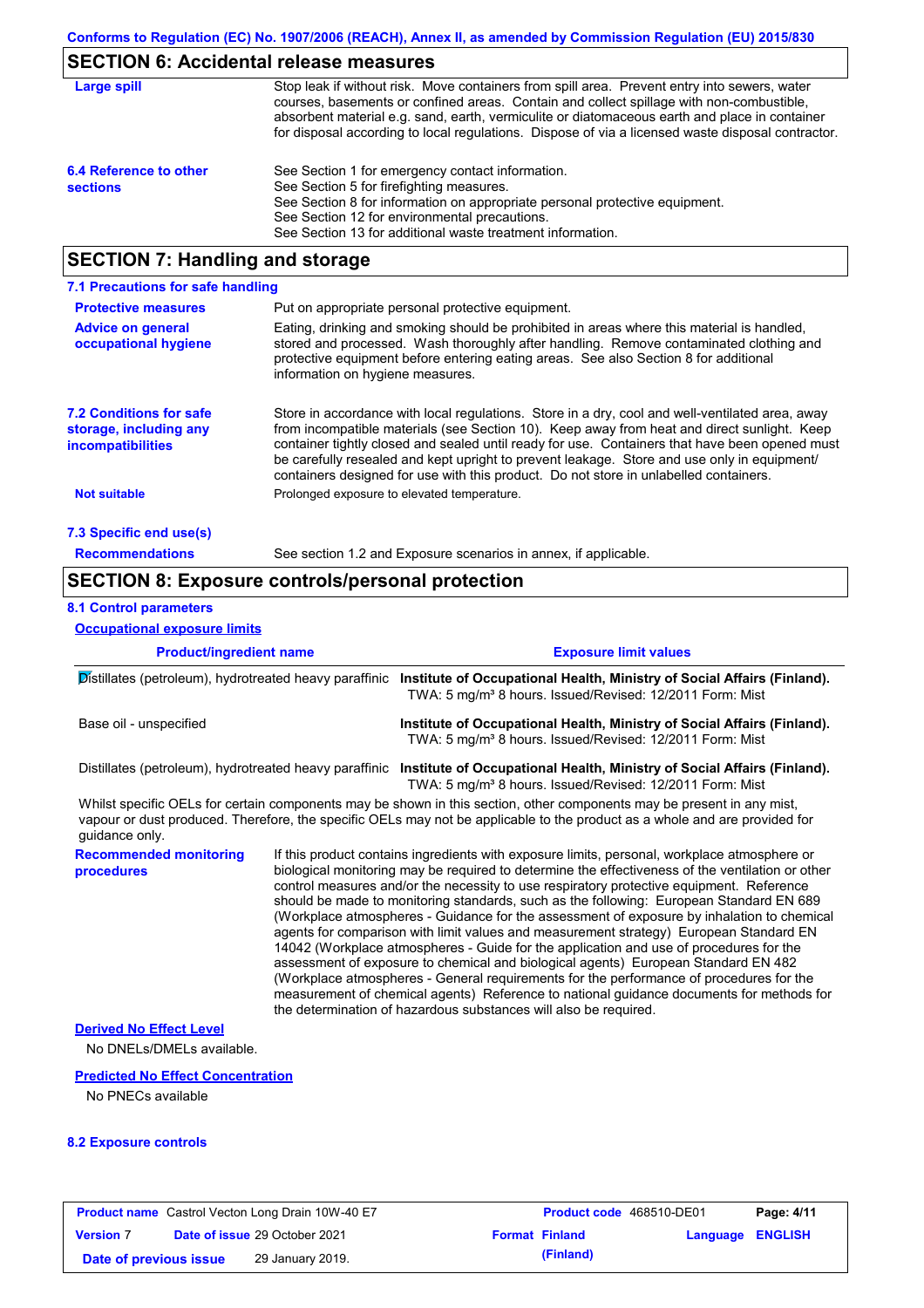# **SECTION 8: Exposure controls/personal protection**

| <b>Appropriate engineering</b><br><b>controls</b>       | Provide exhaust ventilation or other engineering controls to keep the relevant airborne<br>concentrations below their respective occupational exposure limits.<br>All activities involving chemicals should be assessed for their risks to health, to ensure<br>exposures are adequately controlled. Personal protective equipment should only be considered<br>after other forms of control measures (e.g. engineering controls) have been suitably evaluated.<br>Personal protective equipment should conform to appropriate standards, be suitable for use, be<br>kept in good condition and properly maintained.<br>Your supplier of personal protective equipment should be consulted for advice on selection and<br>appropriate standards. For further information contact your national organisation for standards.<br>The final choice of protective equipment will depend upon a risk assessment. It is important to<br>ensure that all items of personal protective equipment are compatible. |  |  |  |
|---------------------------------------------------------|---------------------------------------------------------------------------------------------------------------------------------------------------------------------------------------------------------------------------------------------------------------------------------------------------------------------------------------------------------------------------------------------------------------------------------------------------------------------------------------------------------------------------------------------------------------------------------------------------------------------------------------------------------------------------------------------------------------------------------------------------------------------------------------------------------------------------------------------------------------------------------------------------------------------------------------------------------------------------------------------------------|--|--|--|
| <b>Individual protection measures</b>                   |                                                                                                                                                                                                                                                                                                                                                                                                                                                                                                                                                                                                                                                                                                                                                                                                                                                                                                                                                                                                         |  |  |  |
| <b>Hygiene measures</b>                                 | Wash hands, forearms and face thoroughly after handling chemical products, before eating,<br>smoking and using the lavatory and at the end of the working period. Ensure that eyewash<br>stations and safety showers are close to the workstation location.                                                                                                                                                                                                                                                                                                                                                                                                                                                                                                                                                                                                                                                                                                                                             |  |  |  |
| <b>Respiratory protection</b>                           | In case of insufficient ventilation, wear suitable respiratory equipment.<br>The correct choice of respiratory protection depends upon the chemicals being handled, the<br>conditions of work and use, and the condition of the respiratory equipment. Safety procedures<br>should be developed for each intended application. Respiratory protection equipment should<br>therefore be chosen in consultation with the supplier/manufacturer and with a full assessment<br>of the working conditions.                                                                                                                                                                                                                                                                                                                                                                                                                                                                                                   |  |  |  |
| <b>Eye/face protection</b>                              | Safety glasses with side shields.                                                                                                                                                                                                                                                                                                                                                                                                                                                                                                                                                                                                                                                                                                                                                                                                                                                                                                                                                                       |  |  |  |
| <b>Skin protection</b><br><b>Hand protection</b>        | <b>General Information:</b>                                                                                                                                                                                                                                                                                                                                                                                                                                                                                                                                                                                                                                                                                                                                                                                                                                                                                                                                                                             |  |  |  |
|                                                         | Because specific work environments and material handling practices vary, safety procedures<br>should be developed for each intended application. The correct choice of protective gloves<br>depends upon the chemicals being handled, and the conditions of work and use. Most gloves<br>provide protection for only a limited time before they must be discarded and replaced (even the<br>best chemically resistant gloves will break down after repeated chemical exposures).                                                                                                                                                                                                                                                                                                                                                                                                                                                                                                                        |  |  |  |
|                                                         | Gloves should be chosen in consultation with the supplier / manufacturer and taking account of<br>a full assessment of the working conditions.                                                                                                                                                                                                                                                                                                                                                                                                                                                                                                                                                                                                                                                                                                                                                                                                                                                          |  |  |  |
|                                                         | Recommended: Nitrile gloves.<br><b>Breakthrough time:</b>                                                                                                                                                                                                                                                                                                                                                                                                                                                                                                                                                                                                                                                                                                                                                                                                                                                                                                                                               |  |  |  |
|                                                         | Breakthrough time data are generated by glove manufacturers under laboratory test conditions<br>and represent how long a glove can be expected to provide effective permeation resistance. It<br>is important when following breakthrough time recommendations that actual workplace<br>conditions are taken into account. Always consult with your glove supplier for up-to-date<br>technical information on breakthrough times for the recommended glove type.<br>Our recommendations on the selection of gloves are as follows:                                                                                                                                                                                                                                                                                                                                                                                                                                                                      |  |  |  |
|                                                         | Continuous contact:                                                                                                                                                                                                                                                                                                                                                                                                                                                                                                                                                                                                                                                                                                                                                                                                                                                                                                                                                                                     |  |  |  |
|                                                         | Gloves with a minimum breakthrough time of 240 minutes, or >480 minutes if suitable gloves<br>can be obtained.<br>If suitable gloves are not available to offer that level of protection, gloves with shorter<br>breakthrough times may be acceptable as long as appropriate glove maintenance and<br>replacement regimes are determined and adhered to.                                                                                                                                                                                                                                                                                                                                                                                                                                                                                                                                                                                                                                                |  |  |  |
|                                                         | Short-term / splash protection:                                                                                                                                                                                                                                                                                                                                                                                                                                                                                                                                                                                                                                                                                                                                                                                                                                                                                                                                                                         |  |  |  |
|                                                         | Recommended breakthrough times as above.<br>It is recognised that for short-term, transient exposures, gloves with shorter breakthrough times<br>may commonly be used. Therefore, appropriate maintenance and replacement regimes must<br>be determined and rigorously followed.                                                                                                                                                                                                                                                                                                                                                                                                                                                                                                                                                                                                                                                                                                                        |  |  |  |
|                                                         | <b>Glove Thickness:</b>                                                                                                                                                                                                                                                                                                                                                                                                                                                                                                                                                                                                                                                                                                                                                                                                                                                                                                                                                                                 |  |  |  |
|                                                         | For general applications, we recommend gloves with a thickness typically greater than 0.35 mm.                                                                                                                                                                                                                                                                                                                                                                                                                                                                                                                                                                                                                                                                                                                                                                                                                                                                                                          |  |  |  |
|                                                         | It should be emphasised that glove thickness is not necessarily a good predictor of glove<br>resistance to a specific chemical, as the permeation efficiency of the glove will be dependent<br>on the exact composition of the glove material. Therefore, glove selection should also be based<br>on consideration of the task requirements and knowledge of breakthrough times.<br>Glove thickness may also vary depending on the glove manufacturer, the glove type and the<br>glove model. Therefore, the manufacturers' technical data should always be taken into account<br>to ensure selection of the most appropriate glove for the task.                                                                                                                                                                                                                                                                                                                                                       |  |  |  |
| <b>Product name</b> Castrol Vector Long Drain 10W-40 EZ | <b>Droduct code</b> A68510-DE01<br>D <sub>2</sub> na: 5/11                                                                                                                                                                                                                                                                                                                                                                                                                                                                                                                                                                                                                                                                                                                                                                                                                                                                                                                                              |  |  |  |

|                        | <b>Product name</b> Castrol Vecton Long Drain 10W-40 E7 | Product code 468510-DE01 |                  | Page: 5/11 |
|------------------------|---------------------------------------------------------|--------------------------|------------------|------------|
| <b>Version 7</b>       | <b>Date of issue 29 October 2021</b>                    | <b>Format Finland</b>    | Language ENGLISH |            |
| Date of previous issue | 29 January 2019.                                        | (Finland)                |                  |            |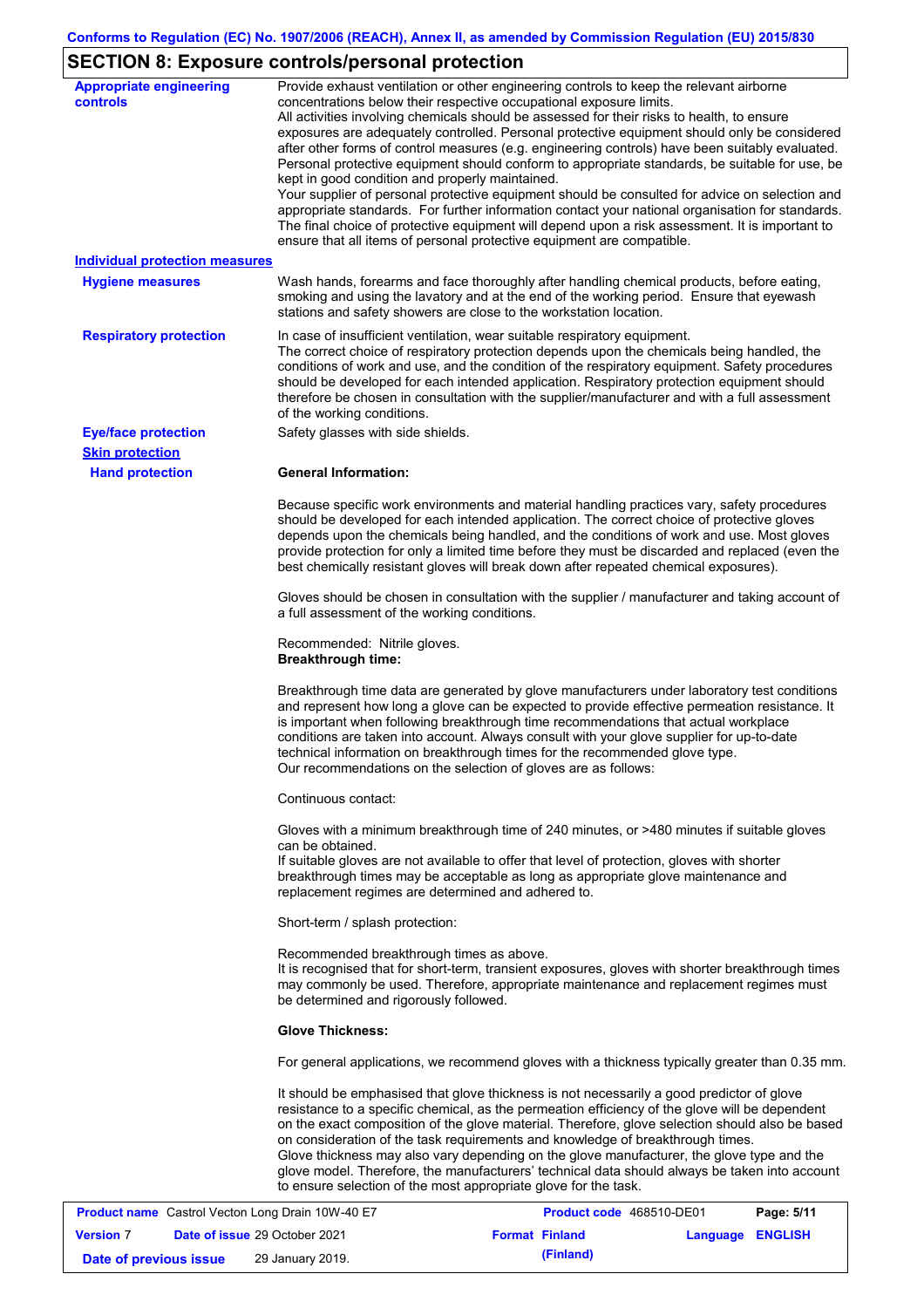# **SECTION 8: Exposure controls/personal protection**

|                                           | Note: Depending on the activity being conducted, gloves of varying thickness may be required<br>for specific tasks. For example:                                                                                                                                                                                                                                                                                                                                                                                                                                                                                                                                                      |
|-------------------------------------------|---------------------------------------------------------------------------------------------------------------------------------------------------------------------------------------------------------------------------------------------------------------------------------------------------------------------------------------------------------------------------------------------------------------------------------------------------------------------------------------------------------------------------------------------------------------------------------------------------------------------------------------------------------------------------------------|
|                                           | • Thinner gloves (down to 0.1 mm or less) may be required where a high degree of manual<br>dexterity is needed. However, these gloves are only likely to give short duration protection and<br>would normally be just for single use applications, then disposed of.                                                                                                                                                                                                                                                                                                                                                                                                                  |
|                                           | • Thicker gloves (up to 3 mm or more) may be required where there is a mechanical (as well<br>as a chemical) risk i.e. where there is abrasion or puncture potential.                                                                                                                                                                                                                                                                                                                                                                                                                                                                                                                 |
| <b>Skin and body</b>                      | Use of protective clothing is good industrial practice.<br>Personal protective equipment for the body should be selected based on the task being<br>performed and the risks involved and should be approved by a specialist before handling this<br>product.<br>Cotton or polyester/cotton overalls will only provide protection against light superficial<br>contamination that will not soak through to the skin. Overalls should be laundered on a regular<br>basis. When the risk of skin exposure is high (e.g. when cleaning up spillages or if there is a<br>risk of splashing) then chemical resistant aprons and/or impervious chemical suits and boots<br>will be required. |
| <b>Refer to standards:</b>                | Respiratory protection: EN 529<br>Gloves: EN 420, EN 374<br>Eye protection: EN 166<br>Filtering half-mask: EN 149<br>Filtering half-mask with valve: EN 405<br>Half-mask: EN 140 plus filter<br>Full-face mask: EN 136 plus filter<br>Particulate filters: EN 143<br>Gas/combined filters: EN 14387                                                                                                                                                                                                                                                                                                                                                                                   |
| <b>Environmental exposure</b><br>controls | Emissions from ventilation or work process equipment should be checked to ensure they<br>comply with the requirements of environmental protection legislation. In some cases, fume<br>scrubbers, filters or engineering modifications to the process equipment will be necessary to<br>reduce emissions to acceptable levels.                                                                                                                                                                                                                                                                                                                                                         |

# **SECTION 9: Physical and chemical properties**

The conditions of measurement of all properties are at standard temperature and pressure unless otherwise indicated.

### **9.1 Information on basic physical and chemical properties**

| <b>Appearance</b>                          |                                                              |           |         |                         |          |     |                         |
|--------------------------------------------|--------------------------------------------------------------|-----------|---------|-------------------------|----------|-----|-------------------------|
| <b>Physical state</b>                      | Liquid.                                                      |           |         |                         |          |     |                         |
| <b>Colour</b>                              | Brown.                                                       |           |         |                         |          |     |                         |
| <b>Odour</b>                               | Not available.                                               |           |         |                         |          |     |                         |
| <b>Odour threshold</b>                     | Not available.                                               |           |         |                         |          |     |                         |
| pH                                         | Not applicable.                                              |           |         |                         |          |     |                         |
| <b>Melting point/freezing point</b>        | Not available.                                               |           |         |                         |          |     |                         |
| Initial boiling point and boiling<br>range | Not available.                                               |           |         |                         |          |     |                         |
| <b>Pour point</b>                          | $-42 °C$                                                     |           |         |                         |          |     |                         |
| <b>Flash point</b>                         | Open cup: 230°C (446°F) [Cleveland]                          |           |         |                         |          |     |                         |
| <b>Evaporation rate</b>                    | Not available.                                               |           |         |                         |          |     |                         |
| <b>Flammability (solid, gas)</b>           | Not available.                                               |           |         |                         |          |     |                         |
| <b>Upper/lower flammability or</b>         | Not available.                                               |           |         |                         |          |     |                         |
|                                            |                                                              |           |         |                         |          |     |                         |
|                                            | Not available.                                               |           |         |                         |          |     |                         |
| explosive limits<br><b>Vapour pressure</b> |                                                              |           |         | Vapour Pressure at 20°C |          |     | Vapour pressure at 50°C |
|                                            | <b>Ingredient name</b>                                       | mm Hg kPa |         | <b>Method</b>           | mm<br>Hg | kPa | <b>Method</b>           |
|                                            | Distillates (petroleum),<br>hydrotreated heavy<br>paraffinic | < 0.08    | < 0.011 | <b>ASTM D 5191</b>      |          |     |                         |

**Date of issue** 29 October 2021 **Format** 

| <b>Product code</b> 468510-DE01 | Page: 6/11       |  |  |
|---------------------------------|------------------|--|--|
| <b>Finland</b>                  | Language ENGLISH |  |  |

| Date of previous issue | 29 January 2019. | (Finland) |
|------------------------|------------------|-----------|
|------------------------|------------------|-----------|

**Version** 7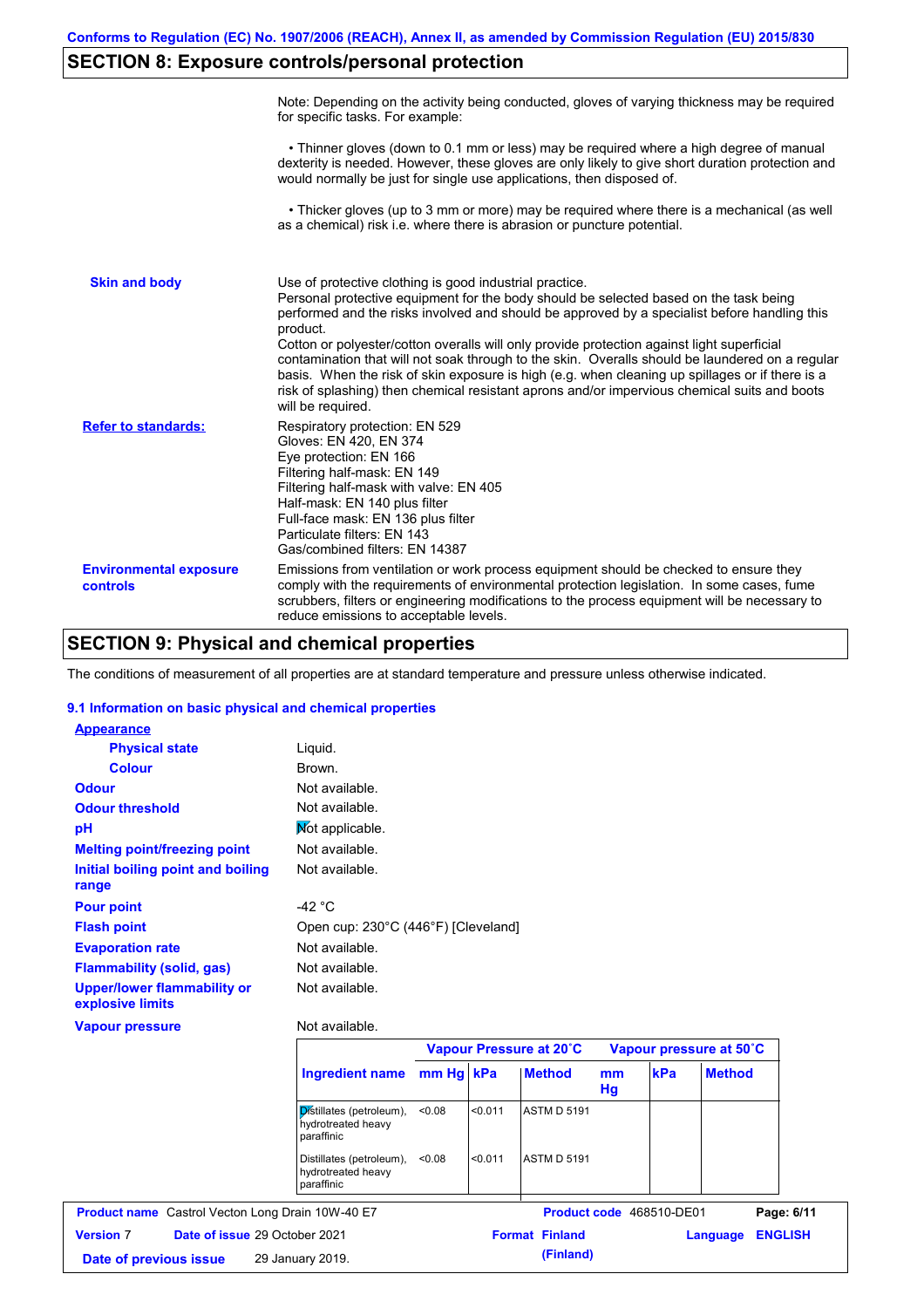# **SECTION 9: Physical and chemical properties**

| <b>Vapour density</b>                             | Not available.                                                                                                                                  |
|---------------------------------------------------|-------------------------------------------------------------------------------------------------------------------------------------------------|
| <b>Relative density</b>                           | Not available.                                                                                                                                  |
| <b>Density</b>                                    | $<$ 1000 kg/m <sup>3</sup> (<1 g/cm <sup>3</sup> ) at 15 <sup>°</sup> C                                                                         |
| <b>Solubility(ies)</b>                            | insoluble in water.                                                                                                                             |
| <b>Partition coefficient: n-octanol/</b><br>water | Mot applicable.                                                                                                                                 |
| <b>Auto-ignition temperature</b>                  | Not available.                                                                                                                                  |
| <b>Decomposition temperature</b>                  | Not available.                                                                                                                                  |
| <b>Viscosity</b>                                  | Kinematic: $86.3$ mm <sup>2</sup> /s ( $86.3$ cSt) at $40^{\circ}$ C<br>Kinematic: 12.5 to 16.3 mm <sup>2</sup> /s (12.5 to 16.3 cSt) at 100 °C |
| <b>Explosive properties</b>                       | Not available.                                                                                                                                  |
| <b>Oxidising properties</b>                       | Not available.                                                                                                                                  |
| <b>Particle characteristics</b>                   |                                                                                                                                                 |
| <b>Median particle size</b>                       | Not applicable.                                                                                                                                 |
| 9.2 Other information                             |                                                                                                                                                 |
| No additional information.                        |                                                                                                                                                 |
| <b>SECTION 10: Stability and reactivity</b>       |                                                                                                                                                 |
| <b>10.1 Reactivity</b>                            | No specific test data available for this product. Refer to Conditions to avoid and Incompatible                                                 |

|                                                   | materials for additional information.                                                                                                                                   |
|---------------------------------------------------|-------------------------------------------------------------------------------------------------------------------------------------------------------------------------|
| <b>10.2 Chemical stability</b>                    | The product is stable.                                                                                                                                                  |
| <b>10.3 Possibility of</b><br>hazardous reactions | Under normal conditions of storage and use, hazardous reactions will not occur.<br>Under normal conditions of storage and use, hazardous polymerisation will not occur. |
| <b>10.4 Conditions to avoid</b>                   | Avoid all possible sources of ignition (spark or flame).                                                                                                                |
| <b>10.5 Incompatible materials</b>                | Reactive or incompatible with the following materials: oxidising materials.                                                                                             |
| <b>10.6 Hazardous</b><br>decomposition products   | Under normal conditions of storage and use, hazardous decomposition products should not be<br>produced.                                                                 |

# **SECTION 11: Toxicological information**

### **11.1 Information on toxicological effects**

### **Acute toxicity estimates**

| <b>Product/ingredient name</b>                                                                                  |                                                                                                     | Oral (mg/<br>kg) | <b>Dermal</b><br>(mg/kg) | <b>Inhalation</b><br>(gases)<br>(ppm) | <b>Inhalation</b><br>(vapours)<br>(mg/l) | <b>Inhalation</b><br>(dusts<br>and mists)<br>(mg/l) |  |
|-----------------------------------------------------------------------------------------------------------------|-----------------------------------------------------------------------------------------------------|------------------|--------------------------|---------------------------------------|------------------------------------------|-----------------------------------------------------|--|
| zinc bis[O-(6-methylheptyl)] bis[O-(sec-butyl)] bis<br>(dithiophosphate)                                        |                                                                                                     | 2500             | N/A                      | N/A                                   | N/A                                      | N/A                                                 |  |
| C14-16-18 Alkyl phenol                                                                                          |                                                                                                     | 2500             | N/A                      | N/A                                   | N/A                                      | N/A                                                 |  |
| <b>Information on likely</b><br>routes of exposure                                                              | Routes of entry anticipated: Dermal, Inhalation.                                                    |                  |                          |                                       |                                          |                                                     |  |
| <b>Potential acute health effects</b>                                                                           |                                                                                                     |                  |                          |                                       |                                          |                                                     |  |
| <b>Inhalation</b>                                                                                               | Vapour inhalation under ambient conditions is not normally a problem due to low vapour<br>pressure. |                  |                          |                                       |                                          |                                                     |  |
| <b>Ingestion</b><br>No known significant effects or critical hazards.                                           |                                                                                                     |                  |                          |                                       |                                          |                                                     |  |
| Not considered a skin sensitizer. Based on data available for this or related materials.<br><b>Skin contact</b> |                                                                                                     |                  |                          |                                       |                                          |                                                     |  |
| Not classified as an eye irritant. Based on data available for this or related materials.<br><b>Eye contact</b> |                                                                                                     |                  |                          |                                       |                                          |                                                     |  |
| Symptoms related to the physical, chemical and toxicological characteristics                                    |                                                                                                     |                  |                          |                                       |                                          |                                                     |  |
| <b>Inhalation</b>                                                                                               | No specific data.                                                                                   |                  |                          |                                       |                                          |                                                     |  |
| <b>Ingestion</b>                                                                                                | No specific data.                                                                                   |                  |                          |                                       |                                          |                                                     |  |
| <b>Skin contact</b>                                                                                             | Adverse symptoms may include the following:<br>irritation<br>dryness<br>cracking                    |                  |                          |                                       |                                          |                                                     |  |
| <b>Product name</b> Castrol Vecton Long Drain 10W-40 E7                                                         |                                                                                                     |                  |                          | Product code 468510-DE01              |                                          | Page: 7/11                                          |  |
| <b>Version 7</b>                                                                                                | Date of issue 29 October 2021                                                                       |                  | <b>Format Finland</b>    |                                       |                                          | <b>ENGLISH</b><br>Language                          |  |
| Date of previous issue                                                                                          | 29 January 2019.                                                                                    |                  |                          | (Finland)                             |                                          |                                                     |  |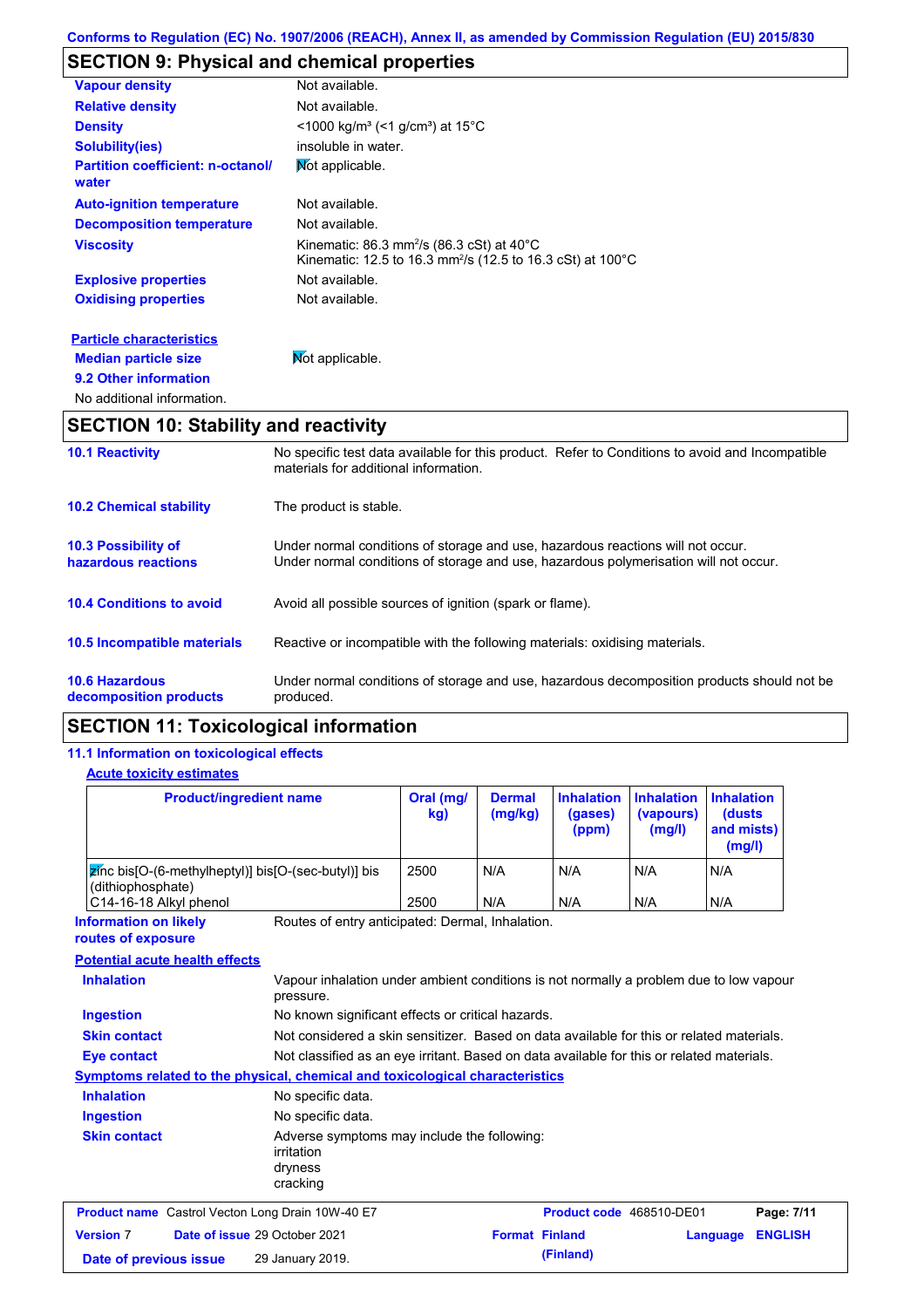# **SECTION 11: Toxicological information**

| Eye contact                             | No specific data.                                                                                                                                                                                                                                                                                                                                                                                        |
|-----------------------------------------|----------------------------------------------------------------------------------------------------------------------------------------------------------------------------------------------------------------------------------------------------------------------------------------------------------------------------------------------------------------------------------------------------------|
|                                         | Delayed and immediate effects as well as chronic effects from short and long-term exposure                                                                                                                                                                                                                                                                                                               |
| <b>Inhalation</b>                       | Overexposure to the inhalation of airborne droplets or aerosols may cause irritation of the<br>respiratory tract.                                                                                                                                                                                                                                                                                        |
| <b>Ingestion</b>                        | Ingestion of large quantities may cause nausea and diarrhoea.                                                                                                                                                                                                                                                                                                                                            |
| <b>Skin contact</b>                     | Prolonged or repeated contact can defat the skin and lead to irritation and/or dermatitis.                                                                                                                                                                                                                                                                                                               |
| Eye contact                             | Potential risk of transient stinging or redness if accidental eye contact occurs.                                                                                                                                                                                                                                                                                                                        |
| <b>Potential chronic health effects</b> |                                                                                                                                                                                                                                                                                                                                                                                                          |
| General                                 | USED ENGINE OILS<br>Combustion products resulting from the operation of internal combustion engines contaminate<br>engine oils during use. Used engine oil may contain hazardous components which have the<br>potential to cause skin cancer. Frequent or prolonged contact with all types and makes of used<br>engine oil must therefore be avoided and a high standard of personal hygiene maintained. |
| <b>Carcinogenicity</b>                  | No known significant effects or critical hazards.                                                                                                                                                                                                                                                                                                                                                        |
| <b>Mutagenicity</b>                     | No known significant effects or critical hazards.                                                                                                                                                                                                                                                                                                                                                        |
| <b>Developmental effects</b>            | No known significant effects or critical hazards.                                                                                                                                                                                                                                                                                                                                                        |
| <b>Fertility effects</b>                | No known significant effects or critical hazards.                                                                                                                                                                                                                                                                                                                                                        |

## **SECTION 12: Ecological information**

#### **12.1 Toxicity**

| <b>Environmental hazards</b> | Not classified as dangerous |
|------------------------------|-----------------------------|
|------------------------------|-----------------------------|

#### **12.2 Persistence and degradability**

Not expected to be rapidly degradable.

#### **12.3 Bioaccumulative potential**

This product is not expected to bioaccumulate through food chains in the environment.

| <b>12.4 Mobility in soil</b>                            |                                                                      |
|---------------------------------------------------------|----------------------------------------------------------------------|
| <b>Soil/water partition</b><br><b>coefficient (Koc)</b> | Not available.                                                       |
| <b>Mobility</b>                                         | Spillages may penetrate the soil causing ground water contamination. |

### **12.5 Results of PBT and vPvB assessment**

Product does not meet the criteria for PBT or vPvB according to Regulation (EC) No. 1907/2006, Annex XIII.

#### **12.6 Other adverse effects**

**Other ecological information**

Spills may form a film on water surfaces causing physical damage to organisms. Oxygen transfer could also be impaired.

### **SECTION 13: Disposal considerations**

| 13.1 Waste treatment methods |                     |
|------------------------------|---------------------|
| <b>Product</b>               |                     |
| <b>Methods of disposal</b>   | Where possible, arr |

range for product to be recycled. Dispose of via an authorised person/ licensed waste disposal contractor in accordance with local regulations.

### **Hazardous waste** Yes.

|  | European waste catalogue (EWC) |  |
|--|--------------------------------|--|
|  |                                |  |

| <b>Waste code</b> | <b>Waste designation</b>                                         |
|-------------------|------------------------------------------------------------------|
| $130205*$         | Imineral-based non-chlorinated engine, gear and lubricating oils |

However, deviation from the intended use and/or the presence of any potential contaminants may require an alternative waste disposal code to be assigned by the end user.

### **Packaging**

| <b>Methods of disposal</b>                              |                                      | Where possible, arrange for product to be recycled. Dispose of via an authorised person/<br>licensed waste disposal contractor in accordance with local regulations.                                                                                                                                                                                                                                                                                                                            |          |                |
|---------------------------------------------------------|--------------------------------------|-------------------------------------------------------------------------------------------------------------------------------------------------------------------------------------------------------------------------------------------------------------------------------------------------------------------------------------------------------------------------------------------------------------------------------------------------------------------------------------------------|----------|----------------|
| <b>Special precautions</b>                              |                                      | This material and its container must be disposed of in a safe way. Care should be taken when<br>handling emptied containers that have not been cleaned or rinsed out. Empty containers or<br>liners may retain some product residues. Empty containers represent a fire hazard as they may<br>contain flammable product residues and vapour. Never weld, solder or braze empty containers.<br>Avoid dispersal of spilt material and runoff and contact with soil, waterways, drains and sewers. |          |                |
| <b>Product name</b> Castrol Vecton Long Drain 10W-40 E7 |                                      | Product code 468510-DE01                                                                                                                                                                                                                                                                                                                                                                                                                                                                        |          | Page: 8/11     |
| <b>Version 7</b>                                        | <b>Date of issue 29 October 2021</b> | <b>Format Finland</b>                                                                                                                                                                                                                                                                                                                                                                                                                                                                           | Language | <b>ENGLISH</b> |

| <b>Version 7</b>       | <b>Date of issue 29 October 2021</b> | <b>Format Finland</b> | <b>Language ENGLISH</b> |  |
|------------------------|--------------------------------------|-----------------------|-------------------------|--|
| Date of previous issue | 29 January 2019.                     | (Finland)             |                         |  |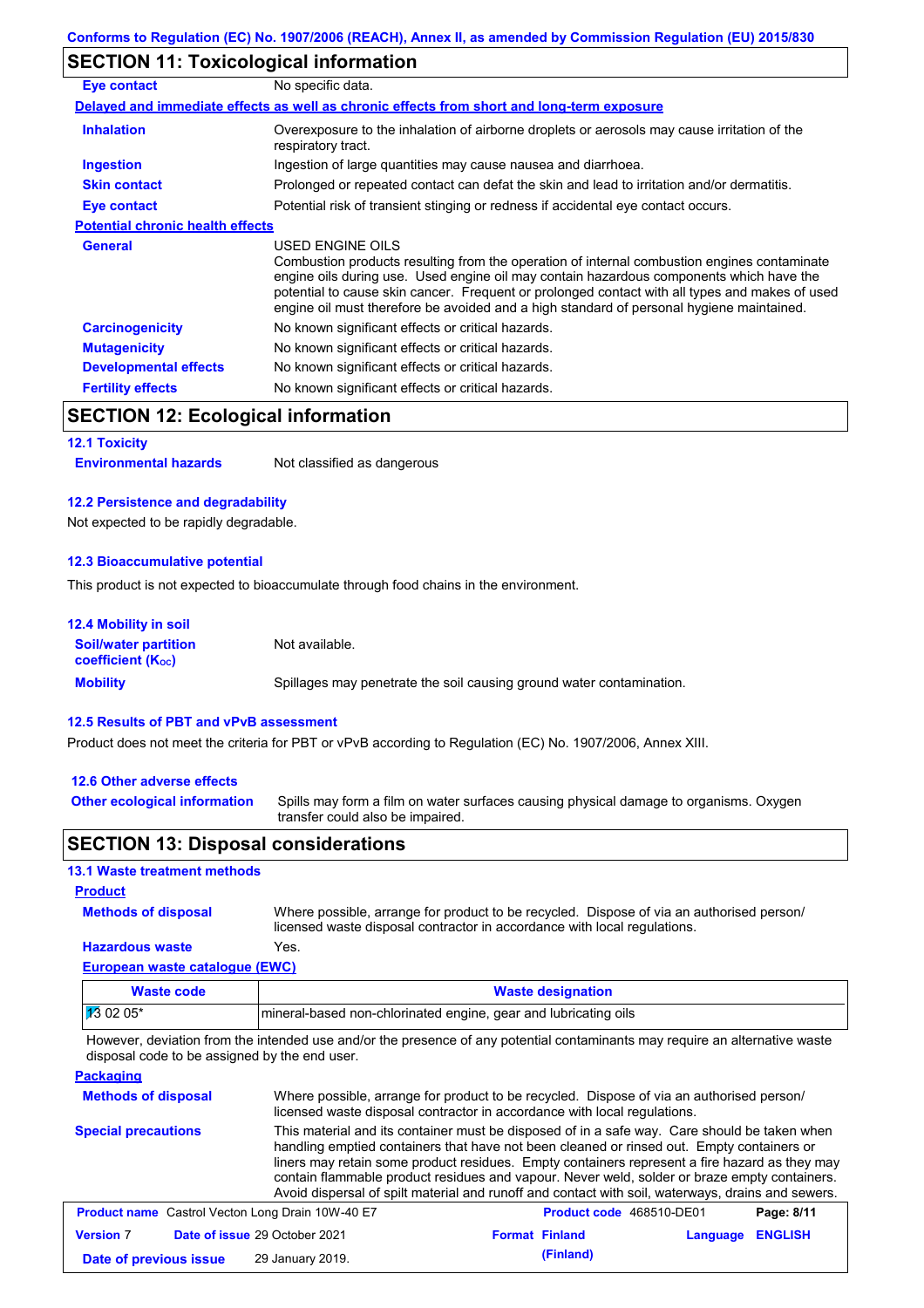# **SECTION 13: Disposal considerations**

**References** Commission 2014/955/EU Directive 2008/98/EC

## **SECTION 14: Transport information**

|                                           | <b>ADR/RID</b> | <b>ADN</b>     | <b>IMDG</b>    | <b>IATA</b>    |
|-------------------------------------------|----------------|----------------|----------------|----------------|
| 14.1 UN number                            | Not regulated. | Not regulated. | Not regulated. | Not regulated. |
| 14.2 UN proper<br>shipping name           |                |                |                |                |
| <b>14.3 Transport</b><br>hazard class(es) |                |                |                |                |
| 14.4 Packing<br>group                     |                |                |                |                |
| 14.5<br><b>Environmental</b><br>hazards   | No.            | No.            | No.            | No.            |
| <b>Additional</b><br>information          |                |                |                |                |

**14.6 Special precautions for user** Not available.

| Not available. |
|----------------|
|                |
|                |
|                |

### **SECTION 15: Regulatory information**

**15.1 Safety, health and environmental regulations/legislation specific for the substance or mixture**

#### **EU Regulation (EC) No. 1907/2006 (REACH)**

**Annex XIV - List of substances subject to authorisation**

#### **Annex XIV**

None of the components are listed.

**Substances of very high concern**

None of the components are listed.

#### **EU Regulation (EC) No. 1907/2006 (REACH)**

| <b>Annex XVII - Restrictions</b><br>on the manufacture,<br>placing on the market<br>and use of certain<br>dangerous substances,<br>mixtures and articles | Not applicable.                                                                                                                |
|----------------------------------------------------------------------------------------------------------------------------------------------------------|--------------------------------------------------------------------------------------------------------------------------------|
| <b>Other regulations</b>                                                                                                                                 |                                                                                                                                |
| <b>REACH Status</b>                                                                                                                                      | The company, as identified in Section 1, sells this product in the EU in compliance with the<br>current requirements of REACH. |
| <b>United States inventory</b><br>(TSCA 8b)                                                                                                              | All components are active or exempted.                                                                                         |
| <b>Australia inventory (AIIC)</b>                                                                                                                        | All components are listed or exempted.                                                                                         |
| <b>Canada inventory</b>                                                                                                                                  | All components are listed or exempted.                                                                                         |
| <b>China inventory (IECSC)</b>                                                                                                                           | All components are listed or exempted.                                                                                         |
| <b>Japan inventory (CSCL)</b>                                                                                                                            | All components are listed or exempted.                                                                                         |
| <b>Korea inventory (KECI)</b>                                                                                                                            | All components are listed or exempted.                                                                                         |
| <b>Philippines inventory</b><br>(PICCS)                                                                                                                  | All components are listed or exempted.                                                                                         |
| <b>Taiwan Chemical</b><br><b>Substances Inventory</b><br>(TCSI)                                                                                          | All components are listed or exempted.                                                                                         |
|                                                                                                                                                          |                                                                                                                                |

|                        | <b>Product name</b> Castrol Vecton Long Drain 10W-40 E7 | <b>Product code</b> 468510-DE01 |                  | Page: 9/11 |
|------------------------|---------------------------------------------------------|---------------------------------|------------------|------------|
| <b>Version 7</b>       | <b>Date of issue 29 October 2021</b>                    | <b>Format Finland</b>           | Language ENGLISH |            |
| Date of previous issue | 29 January 2019.                                        | (Finland)                       |                  |            |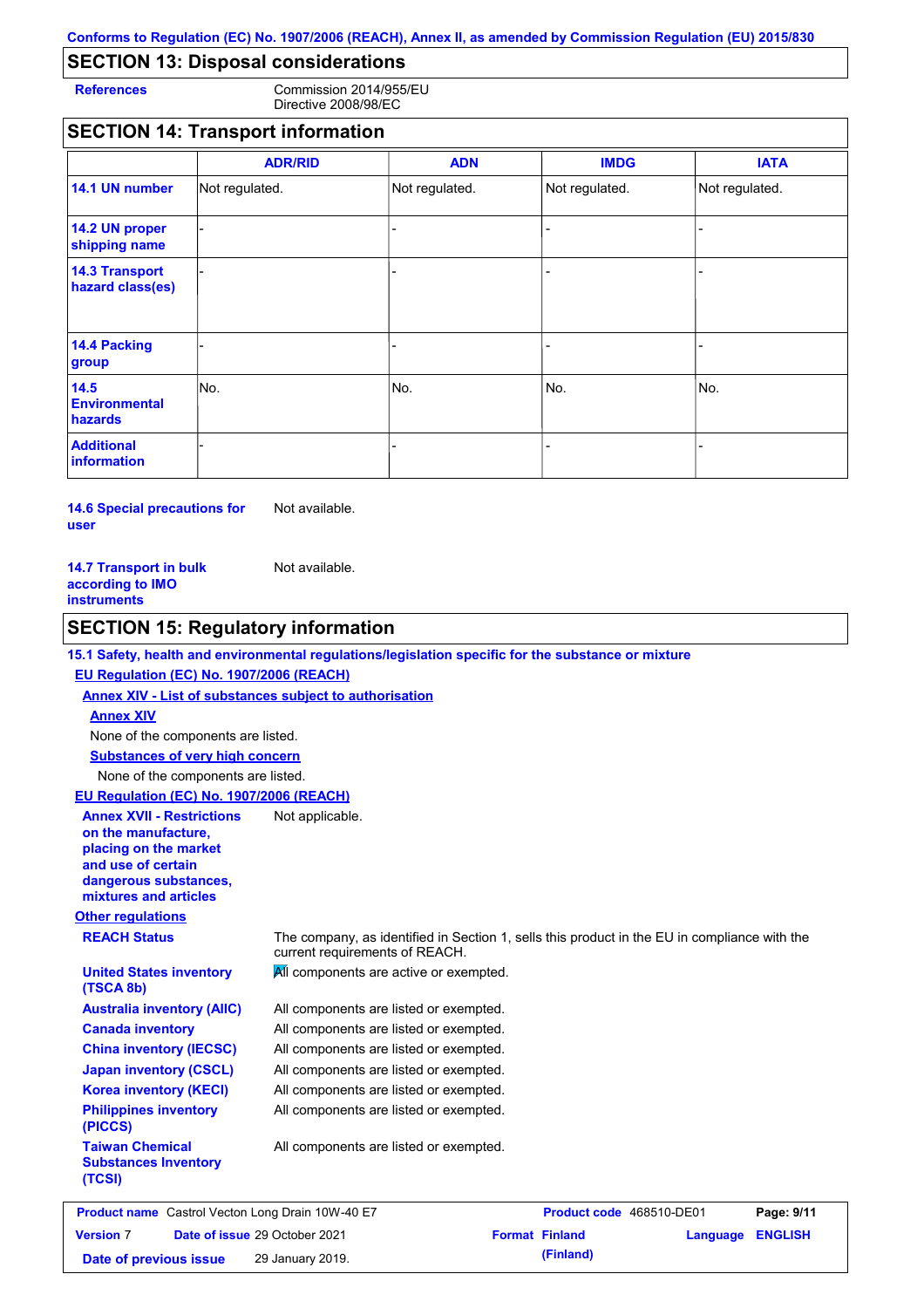# **SECTION 15: Regulatory information**

**Ozone depleting substances (1005/2009/EU)**

Not listed.

**Prior Informed Consent (PIC) (649/2012/EU)** Not listed.

**Persistent Organic Pollutants** Not listed.

### **EU - Water framework directive - Priority substances**

None of the components are listed.

### **Seveso Directive**

This product is not controlled under the Seveso Directive.

| <b>15.2 Chemical safety</b> | A Chemical Safety Assessment has been carried out for one or more of the substances within  |
|-----------------------------|---------------------------------------------------------------------------------------------|
| assessment                  | this mixture. A Chemical Safety Assessment has not been carried out for the mixture itself. |

### **SECTION 16: Other information**

| <b>Abbreviations and acronyms</b> | ADN = European Provisions concerning the International Carriage of Dangerous Goods by<br>Inland Waterway<br>ADR = The European Agreement concerning the International Carriage of Dangerous Goods by |
|-----------------------------------|------------------------------------------------------------------------------------------------------------------------------------------------------------------------------------------------------|
|                                   | Road                                                                                                                                                                                                 |
|                                   | ATE = Acute Toxicity Estimate                                                                                                                                                                        |
|                                   | <b>BCF</b> = Bioconcentration Factor                                                                                                                                                                 |
|                                   | CAS = Chemical Abstracts Service                                                                                                                                                                     |
|                                   | CLP = Classification, Labelling and Packaging Regulation [Regulation (EC) No. 1272/2008]                                                                                                             |
|                                   | CSA = Chemical Safety Assessment                                                                                                                                                                     |
|                                   | CSR = Chemical Safety Report                                                                                                                                                                         |
|                                   | <b>DMEL = Derived Minimal Effect Level</b>                                                                                                                                                           |
|                                   | DNEL = Derived No Effect Level                                                                                                                                                                       |
|                                   | EINECS = European Inventory of Existing Commercial chemical Substances                                                                                                                               |
|                                   | ES = Exposure Scenario                                                                                                                                                                               |
|                                   | EUH statement = CLP-specific Hazard statement                                                                                                                                                        |
|                                   | EWC = European Waste Catalogue                                                                                                                                                                       |
|                                   | GHS = Globally Harmonized System of Classification and Labelling of Chemicals                                                                                                                        |
|                                   | IATA = International Air Transport Association<br>IBC = Intermediate Bulk Container                                                                                                                  |
|                                   | <b>IMDG</b> = International Maritime Dangerous Goods                                                                                                                                                 |
|                                   | LogPow = logarithm of the octanol/water partition coefficient                                                                                                                                        |
|                                   | MARPOL = International Convention for the Prevention of Pollution From Ships, 1973 as                                                                                                                |
|                                   | modified by the Protocol of 1978. ("Marpol" = marine pollution)                                                                                                                                      |
|                                   | OECD = Organisation for Economic Co-operation and Development                                                                                                                                        |
|                                   | PBT = Persistent, Bioaccumulative and Toxic                                                                                                                                                          |
|                                   | PNEC = Predicted No Effect Concentration                                                                                                                                                             |
|                                   | REACH = Registration, Evaluation, Authorisation and Restriction of Chemicals Regulation                                                                                                              |
|                                   | [Regulation (EC) No. 1907/2006]                                                                                                                                                                      |
|                                   | RID = The Regulations concerning the International Carriage of Dangerous Goods by Rail                                                                                                               |
|                                   | <b>RRN = REACH Registration Number</b>                                                                                                                                                               |
|                                   | SADT = Self-Accelerating Decomposition Temperature                                                                                                                                                   |
|                                   | SVHC = Substances of Very High Concern                                                                                                                                                               |
|                                   | STOT-RE = Specific Target Organ Toxicity - Repeated Exposure                                                                                                                                         |
|                                   | STOT-SE = Specific Target Organ Toxicity - Single Exposure                                                                                                                                           |
|                                   | $TWA = Time weighted average$                                                                                                                                                                        |
|                                   | $UN = United Nations$<br>UVCB = Complex hydrocarbon substance                                                                                                                                        |
|                                   | VOC = Volatile Organic Compound                                                                                                                                                                      |
|                                   | vPvB = Very Persistent and Very Bioaccumulative                                                                                                                                                      |
|                                   | Varies = may contain one or more of the following 64741-88-4 / RRN 01-2119488706-23,                                                                                                                 |
|                                   | 64741-89-5 / RRN 01-2119487067-30, 64741-95-3 / RRN 01-2119487081-40, 64741-96-4/ RRN                                                                                                                |
|                                   | 01-2119483621-38, 64742-01-4 / RRN 01-2119488707-21, 64742-44-5 / RRN                                                                                                                                |
|                                   | 01-2119985177-24, 64742-45-6, 64742-52-5 / RRN 01-2119467170-45, 64742-53-6 / RRN                                                                                                                    |
|                                   | 01-2119480375-34, 64742-54-7 / RRN 01-2119484627-25, 64742-55-8 / RRN                                                                                                                                |
|                                   | 01-2119487077-29, 64742-56-9 / RRN 01-2119480132-48, 64742-57-0 / RRN                                                                                                                                |
|                                   | 01-2119489287-22, 64742-58-1, 64742-62-7 / RRN 01-2119480472-38, 64742-63-8,                                                                                                                         |
|                                   | 64742-65-0 / RRN 01-2119471299-27, 64742-70-7 / RRN 01-2119487080-42, 72623-85-9 /                                                                                                                   |
|                                   | RRN 01-2119555262-43, 72623-86-0 / RRN 01-2119474878-16, 72623-87-1 / RRN                                                                                                                            |
|                                   | 01-2119474889-13                                                                                                                                                                                     |
|                                   |                                                                                                                                                                                                      |

| <b>Product name</b> Castrol Vecton Long Drain 10W-40 E7 |  |                                      | <b>Product code</b> 468510-DE01 | Page: 10/11           |                         |  |
|---------------------------------------------------------|--|--------------------------------------|---------------------------------|-----------------------|-------------------------|--|
| <b>Version 7</b>                                        |  | <b>Date of issue 29 October 2021</b> |                                 | <b>Format Finland</b> | <b>Language ENGLISH</b> |  |
| Date of previous issue                                  |  | 29 January 2019.                     |                                 | (Finland)             |                         |  |